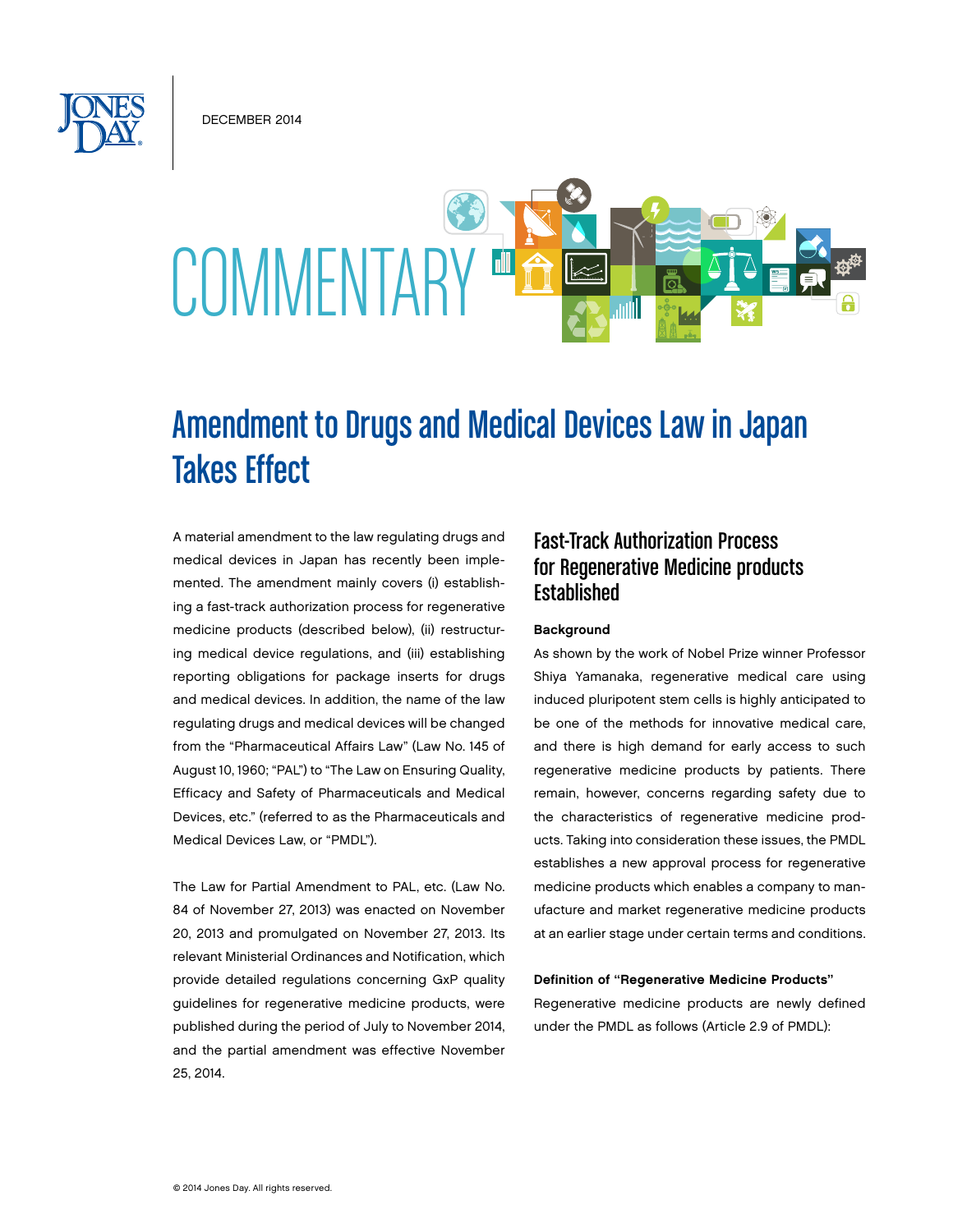- A product for medical use in humans and/or animals to reconstruct, restore, or form the structure or function of a human or animal body, which cells of humans and/or animals are cultured or otherwise processed (i.e., regenerative medicine products);
- A product for medical use in humans and/or animals to remedy or prevent the disease, which cells of humans and/or animals are cultured or otherwise processed (i.e., cell therapy products); or
- A product for medical use to remedy the disease of humans and/or animals, which is introduced into the human or animal cells and includes a gene expressed in the body (i.e., gene therapy products).

## Authorization Process

The PMDL establishes a new authorization process to manufacture and market the regenerative medicine products. Under the PMDL, there are two routes to obtain authorization. The first route is the same as the standard authorization system for drugs under the PAL (*see* chart (a)) (Article 23-25 of PMDL); thus, the efficacy and safety of the regenerative medicine product must be shown in order to obtain authorization, as is the case in the application for any drug. The concern in following the standard authorization procedure, however, is that it will take a significant amount of time to launch a regenerative medicine product because the quality of regenerative medicine products is heterogeneous by nature. It is therefore difficult to collect the data necessary to evaluate and demonstrate the efficacy of a regenerative medicine product, potentially leading to long delays in the approval process.

The second route is intended to address this concern. Using this second route, if the regenerative medicine product is heterogeneous, the efficacy of the regenerative medicine product is assumed. Thus, if the safety of the regenerative medicine

product is demonstrated through clinical trials, the Minister of the Ministry of the Health, Labor, and Wealth ("MHLW") may authorize the applicant to manufacture and market the regenerative medicine products with certain conditions for a fixed term after receiving an expert opinion from the Pharmaceutical Affairs and Food Sanitation Council (*see* chart (b)).

An example of the "conditions" contemplated by the concept of "with certain conditions for a fixed term" is to restrict marketing places to medical organizations with professional doctors and equipment. A "fixed term" would be a term specified by the Minister of the MHLW upon the authorization, which does not exceed seven years after the authorization date (Article 23-26.1 of PMDL). If the applicant obtains authorization subject to certain conditions with a fixed term, it must conduct drug-use-results surveys in accordance with the regulations of good post-marketing surveillance practice and report the results to the Minister of the MHLW (Article 23-26.3 of PMDL), in parallel with manufacturing and selling the regenerative medicine product. Thereafter, by the end of the fixed term specified by the Minister of the MHLW, the authorization holder must apply for a nonconditional approval to manufacture and market the regenerative medicine product with application materials including drug-use-results surveys that demonstrate the efficacy and safety of the regenerative medicine product (Article 23-26.5 of PMDL).

With this amendment, it is expected that companies attracted by this fast-track authorization process may initiate research and development of regenerative medicine products and may commence to market such products earlier than previously anticipated, allowing patients to have earlier access to regenerative medicine products.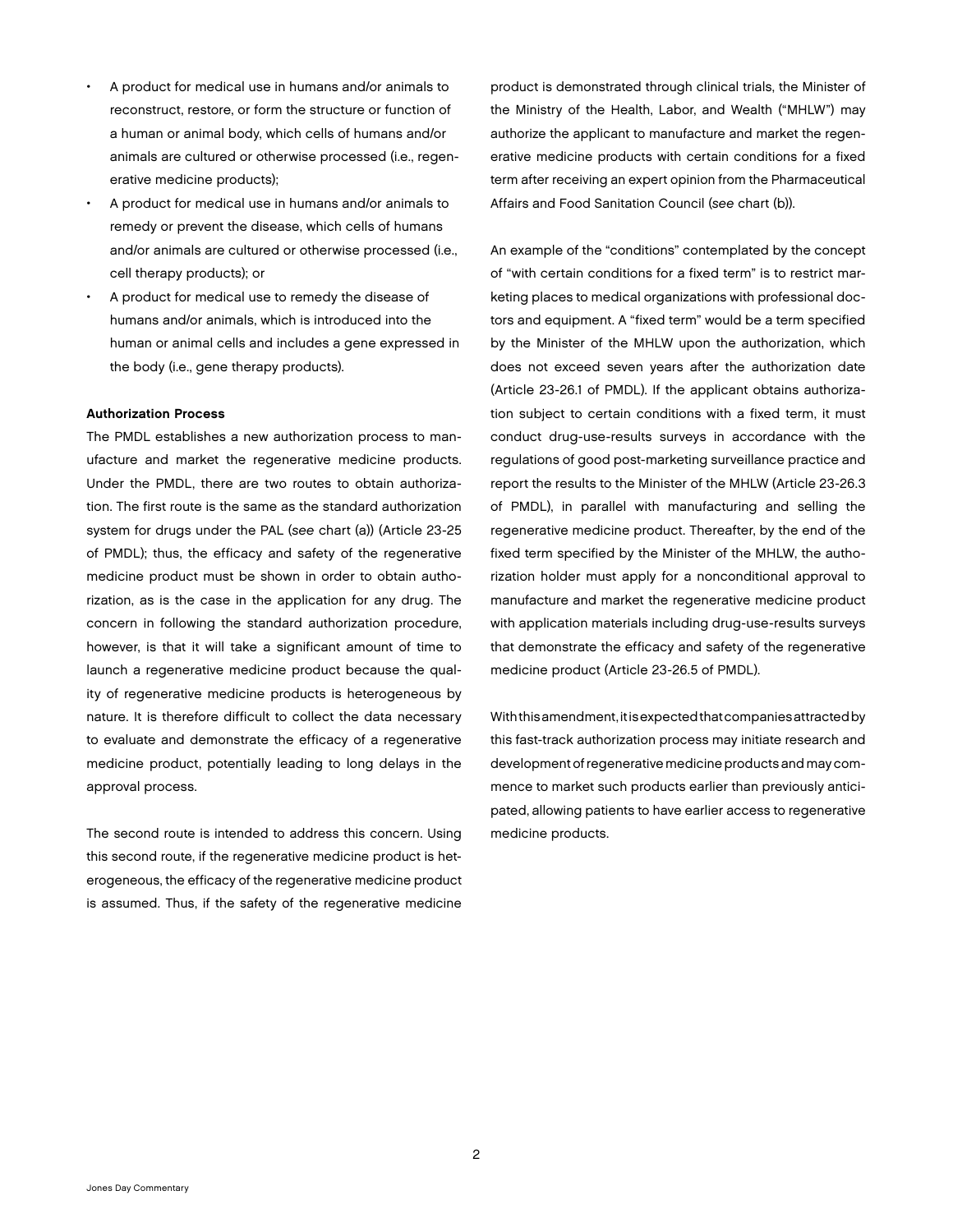

Patent Term Extension on Regenerative Medicine Products Under the current Patent Law (Law No. 121 of April 30, 1959) in Japan, the patent term is 20 years after the date of the patent application (Article 67.1 of Patent Law), and if the patent cannot be implemented due to safety or other reasons, including those arising under pharmaceutical regulations, the patent term can be extended for a maximum of five years upon the request of the patent holder (Article 67.2 of Patent Law, Article 3.2 of Enforcement Order of Patent Law). The period when the patent cannot be implemented is the term from the date of commencement of clinical trials for the drug or the registered date of the patent, whichever is later, to the date the patent holder receives the notice of drug authorization (Patent Examination Guideline on Patent Term Extension).

Along with the establishment of the fast-track authorization process for regenerative medicine products, the term extension for patents covering regenerative medicine products is also established by the new legislation. Under the amendment of Enforcement Order of the Patent Law,<sup>1</sup> the same patent term extension applies to regenerative medicine products. The period when the patent cannot be implemented in this case is the term from the date of commencement of clinical trials for the drug or the registered date of the patent, whichever is later, to the date the patent holder receives the notice of drug authorization with certain conditions and fixed term (Report by Working Group to Consider Patent Term Extension of the Regenerative Medicine Products of Patent System Subcommittee of Intellectual Property Committee of Industrial Structure Council on February 26, 2014). With this

amendment, regenerative medicine products receive the same protection from a patent extension as that of standard pharmaceutical products.

## **Others**

Due to the characteristics of regenerative medicine products, health care professionals are obligated to use significant efforts to explain the use of regenerative medicine products in an appropriate manner and obtain the informed consent of the user of these products (Article 68-4 of PMDL).

As with the regulations of certain medical devices, in order to prevent expansion of health care risks, the holder of a business license for the manufacture and marketing of regenerative medicine products must keep records of, and adequately maintain, the name, address, and other information concerning the distributor, hospital, or medical clinic and other related entities (Article 68-7.1 of PMDL). At the same time, the health care professional must keep records of the name, address, and other information concerning the users of regenerative medicine products (Article 68-7.3 of PMDL).

# Restructuring of Medical Device Regulations

#### Background

As indicated by its name, the Pharmaceutical Affairs Act ("PAL") was focused on the regulation of drugs rather than medical devices. Recently, however, medical devices have been recognized to have the following characteristics that distinguish them from drugs: (i) medical devices are clinically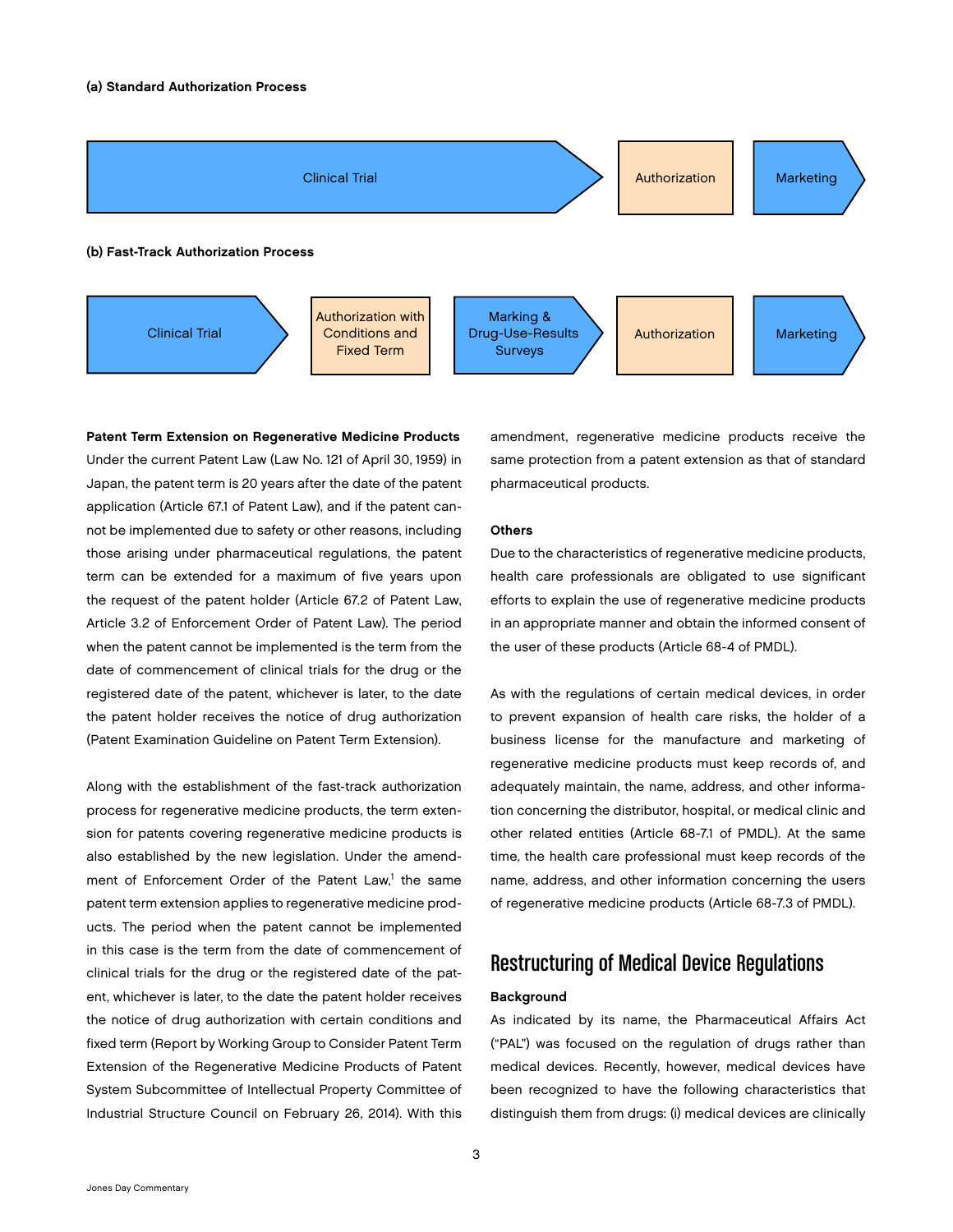implemented, (ii) medical devices are continually undergoing improvement and the life cycle of any individual medical device is short, (iii) the efficacy and safety of medical devices depend largely on the doctor's technique, and (iv) a great number of types, but a small amount of each type, of medical devices are clinically used. Further, it takes a significant amount of time for new medical devices to be authorized and launched in Japan, and Japanese regulations need to be harmonized with international regulations for medical devices so that medical devices created in Japan can be commercialized globally. Taking into consideration these issues, the PMDL restructures the regulation of medical devices as follows.

## Expansion of the Scope for Certification of the Registered Certification Body

The PAL incorporates the concept of the classification of medical devices in accordance with the classifications agreed upon by the December 2003 Global Harmonization Task Force ("GHTF") and classifies medical devices as follows:

| <b>Classification under GHTF</b> | <b>Classification under PAL</b>                       |                                                                                                           | <b>Regulatory Requirements</b>                                                                                                                               |
|----------------------------------|-------------------------------------------------------|-----------------------------------------------------------------------------------------------------------|--------------------------------------------------------------------------------------------------------------------------------------------------------------|
| Class I                          | <b>General Medical</b><br>Devices                     | Extremely low risk to the human<br>body in case of the failure of the<br>medical devices                  | Notification to the<br><b>Pharmaceuticals and Medical</b><br>Devices Agency ("PMDA")                                                                         |
| Class II                         | <b>Controlled Medical</b><br>Devices                  | Relatively low risk to the human<br>body in case of the failure of the<br>medical devices                 | Certification by a registered<br>certification body (some medical<br>products require authorization by<br>the Minister of the MHLW after the<br>PMDA review) |
| Class III                        | <b>Specially Controlled</b><br><b>Medical Devices</b> | Relatively high risk to the human<br>body in case of the failure of the<br>medical devices                | Authorization of the Minister of the<br>MHLW after the PMDA review                                                                                           |
| Class IV                         | <b>Specially Controlled</b><br><b>Medical Devices</b> | Highly invasive to the patients<br>and life-threatening in case of the<br>failure of the medical devices. | Authorization of the Minister of the<br>MHLW after the PMDA review                                                                                           |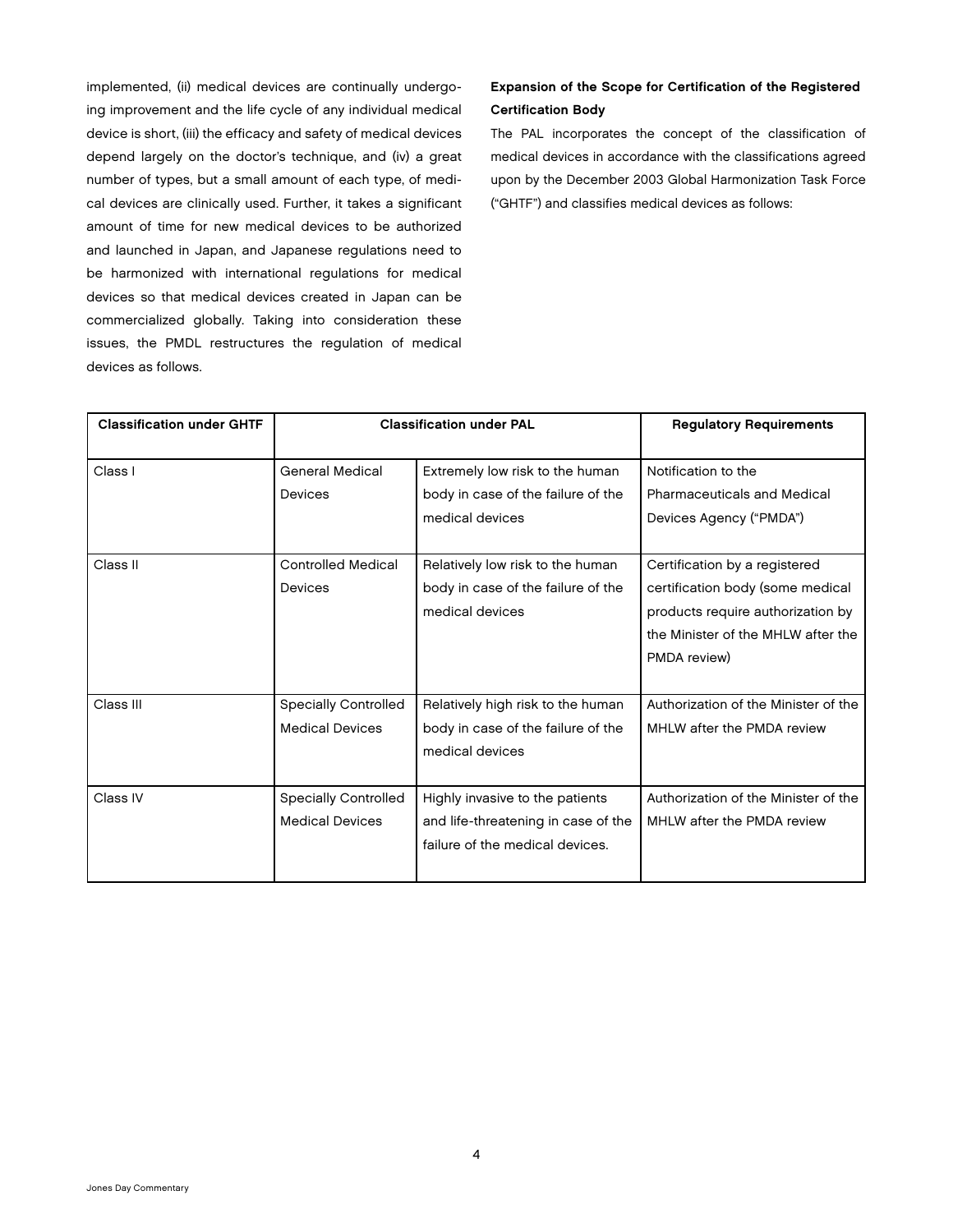Under the PMDL, the regulatory requirement of some medical devices (e.g., dental implants, contact lenses) that are classified as Class III changes from authorization by the Minister of the MHLW after the PMDA review to certification by a registered certification body. With this change, the PMDA is able to concentrate its resources on the review of high-risk medical devices and to speed up its review procedures (Article 23-2- 23.1 of PMDL).

## New Regulations on Medical Device Software

Medical device software (e.g., a program for processing, storage, and display of graphic data photographed by MRI (magnetic resonance imaging), etc.) by itself was previously not subject to the PAL, and it was reviewed along with the medical device hardware into which the medical software was incorporated. Due to the development of new systems using IT technology and harmonization with U.S. and EU regulations, however, the PMDL now covers medical device software as an independent medical device. Accordingly, software may be authorized as a medical device independent of the medical device hardware into which it is incorporated.

## System Change for Medical Devices Manufacturing

Under the PAL, a company that wishes to manufacture a medical device must obtain authorization to do so. The PMDL changes this system so that a company may manufacture a medical device when the company registers such medical device (Article 23-2-3.1 of PMDL). With this change, the burden on the company manufacturing the medical device is mitigated to some extent (e.g., the company is not subject to an inspection of the manufacturing site's buildings and facilities).

Streamlined Quality Management Service ("QMS") Inspection Under the PAL, a QMS inspection was performed for each medical device for its authorization and its renewal. Under the PMDL, this regulation is streamlined, which means that the QMS inspection is performed for each category of medical products. Thus, the company that applies for the authorization of a new medical device or has obtained approval is exempted from a QMS inspection if the following conditions are met:

- The company has already obtained a QMS regulation conforming certificate on its existing medical device and the existing medical device falls into the same category as the new medical device separately stipulated by a Municipal Order; and
- The new medical device will be manufactured at the manufacturing site in such regulation conforming certificate (Article 23-2-5.7 of PMDL).

For example, if a company has obtained a QMS regulation conforming certificate on an artificial blood vessel using collagen (Category: Artificial Blood Vessel) at site A and the company applies for authorization for an artificial blood vessel using gelatin (Category: Artificial Blood Vessel) at site A, the company will be exempted from the QMS inspection on an artificial blood vessel using gelatin. With this change, the QMS inspection burden on a company that applies for authorization of a medical device or requests renewal of an authorization will be mitigated.

## Establishment of Notification Obligation for Package Inserts

## **Background**

Under the PAL, the package insert for drug and medical devices must include certain information on the proper use of such drug or medical devices (Article 52 and 63-2 of the PAL), but the holder of a business license for the manufacture and marketing of drugs and medical devices is not obligated to obtain authorization for the package insert from, nor even notify, the Japanese government. In this respect, the "Panel to consider drug administration to prevent druginduced hepatitis" pointed out that it is necessary to reconsider the legal status of package inserts and to clarify the responsibility of the government in its first proposal on April 30, 2009. Further, the "Committee to consider the revision of drugs, etc. regulations" of the Health Science Council issued its report on the revision of drugs, etc. regulations on January 24, 2011. According to the report, the committee discussed how to clarify the Japanese government's authority